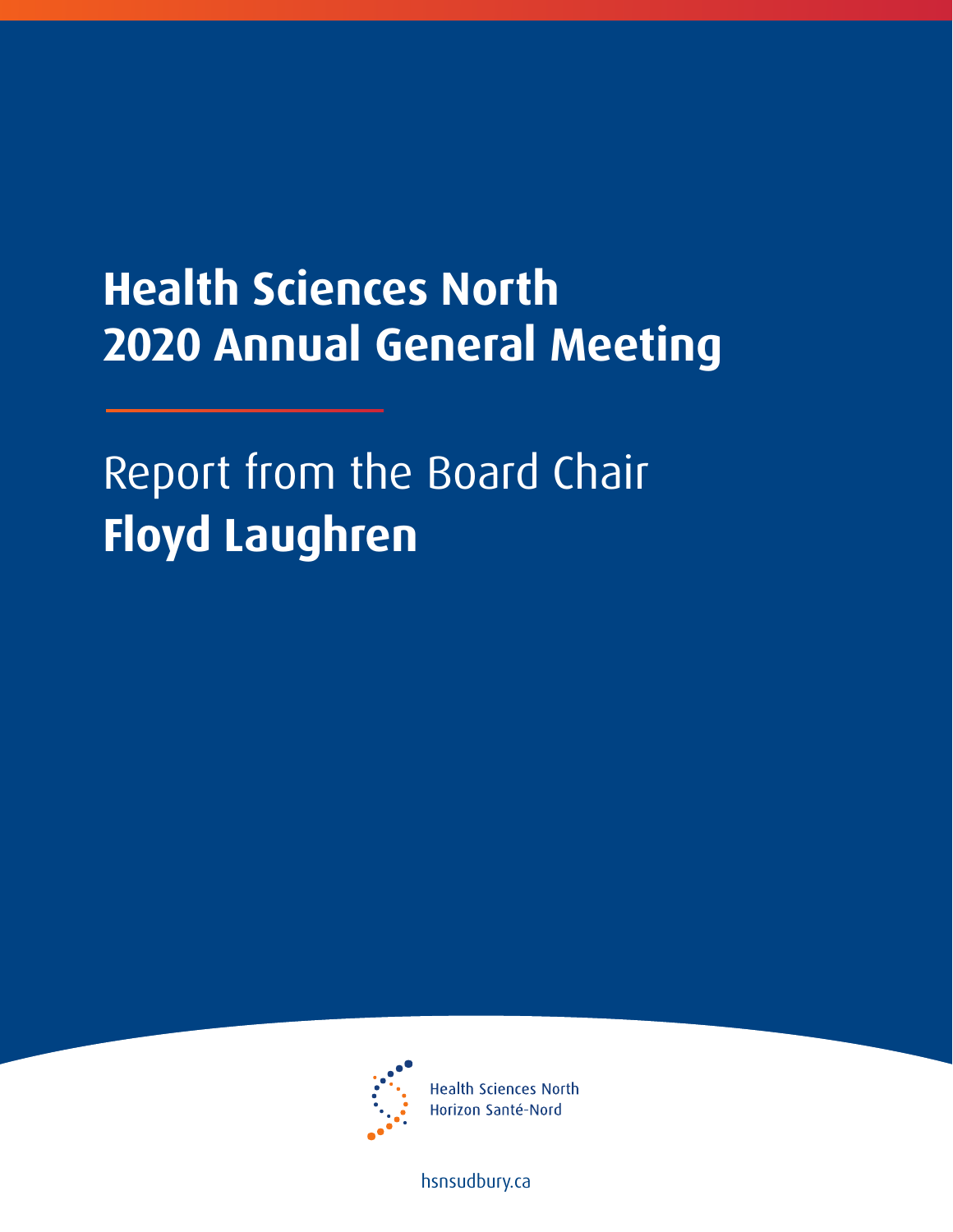## **Report from the Board Chair Floyd Laughren Annual General Meeting – June 24, 2020**

It is my pleasure to present you with the 2020 Report of the Board Chair of Health Sciences North.

This was my first full year as your Board Chair.

I want to acknowledge the commitment of our Board members, and thank them for their leadership in the past year:

- Dr. Dominique Ansell;
- Vasu Balakrishnan;
- Dr. Killian de Blacam;
- Dr. Catherine Cervin;
- Lynne Dupuis;
- Don Duval:
- Dr. John Fenton;
- Roger Gauthier;
- Daniel Giroux;
- Dominic Giroux:
- Francesca Grosso:
- Rosella Kinoshameg;
- Tom Laughren;
- Dr. Kevin McCormick:
- Lyse-Anne Papineau;
- Stéphan Plante;
- Chris Redmond; and
- Lisa Smith.

Our work continues to be guided by our 2019-2024 Strategic Plan.

Our Purpose is to "provide high quality health services, support learning and generate research that improves health outcomes for the people of Northeastern Ontario."

We have made three Commitments in our Strategic Plan:

 We will carry out our patient care, teaching and research responsibilities with integrity, ensuring patients and families remain the focus of all we do.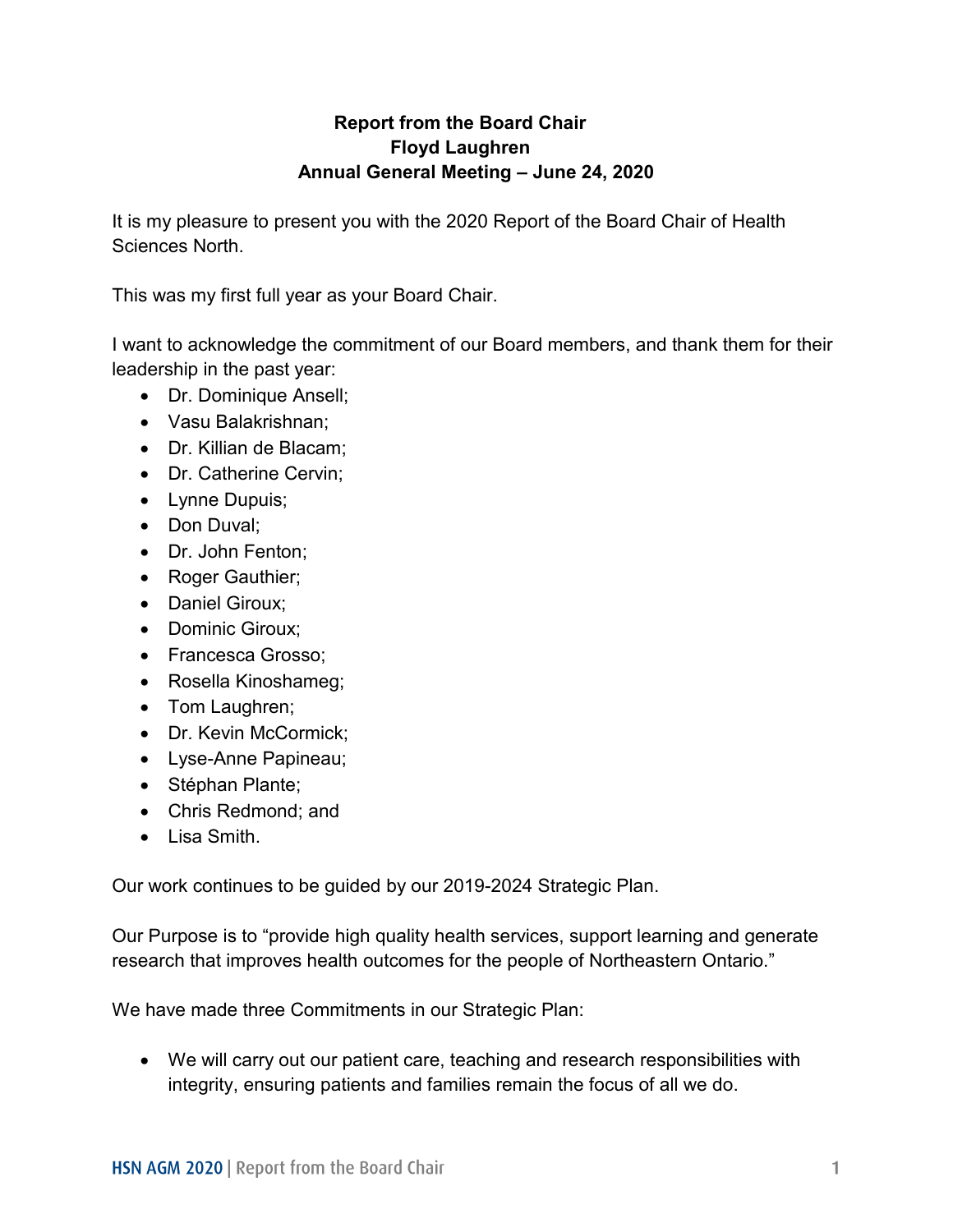- We will partner with humility, valuing each person's and each community's strengths and ideas to bring the best care, education and research solutions forward.
- We will provide a physically, psychologically and culturally safe environment that promotes a positive care, working and learning experience.

We believe in, and strive to model five Values:

- Respect;
- Quality;
- Transparency;
- Accountability; and
- Compassion.

We remain focused on five key goals:

- To be patient and family-focused;
- To be digitally-enabled;
- To be socially accountable;
- To support and develop our people; and
- To strengthen our academic and research impact.

More specifically, our Strategic Plan identifies 19 Outcomes to be achieved by 2024 under each of these five key goals.

From a governance standpoint, HSN's Board held five regular meetings and one special meeting over the the last fiscal year.

The Board of Directors is tasked with governing HSN and providing oversight on the affairs of the corporation.

Standing Committees of the Board play an essential role in enabling the Board to carry out its responsibilities.

We have seven standing committees of the Board that meet regularly to delve into issues ranging from Finance to Quality to Long Range Planning, to name a few.

Quite frankly these committees make our system of governance work since they report to the full board with recommendations for Board decisions.

In addition, the Health Sciences North Research Institute is governed by its own Board of Directors and a Board Research Committee.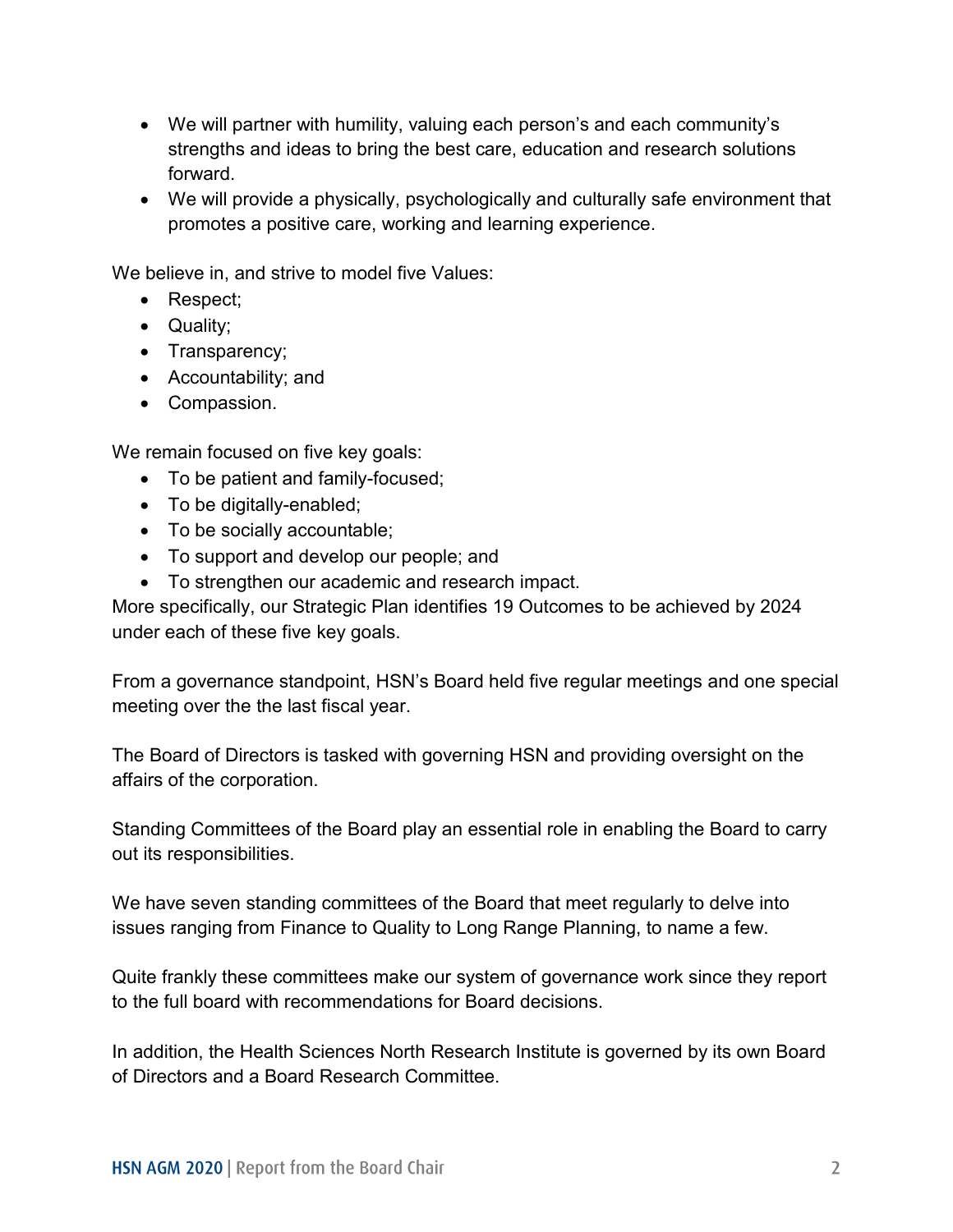So l say thank you to the Committee Chairs, Board members, patient and family advisors, members of medical staff, administrative leaders and community members who serve on these committees.

Approximately 40 Board Standing Committee meetings took place this year.

These meetings were significant because the Committees have the role of identifying implications and making recommendations for Board deliberation.

These Committee meetings were also very well attended, as average attendance at regular Board and Committee meetings exceeded 80 percent.

Professional development of our Board members has continued to be a priority.

In January, the Board took a Saturday and devoted it to professional development for our members.

We took that time to hear from local leaders active in primary care and in home and community care, take a step back on our progress over the past three years, and hold in-depth discussions on seven Strategic Plan outcomes pre-selected by Board members, more specifically on:

- Our capital master plan;
- Virtual care models and remote patient monitoring;
- Improving access to mental health and addictions care;
- An integrated regional electronic medical record;
- Cultural safety and diversity training programs;
- Satisfaction of patients and families about their involvement in decisions about their care;
- Improving health outcomes of Indigenous peoples.

Five of our Board members also took part in Ontario Hospital Association professional development sessions.

I attended in September the annual Health Care Leadership Summit organized by the Ontario Hospital Association for Board Chairs and CEOs.

As part of an annual process conducted over the last two years, Board members who have served for at least one year completed a confidential self-assessment and peer assessment based on 29 duties articulated in our Board policy on roles and responsibilities of individual directors.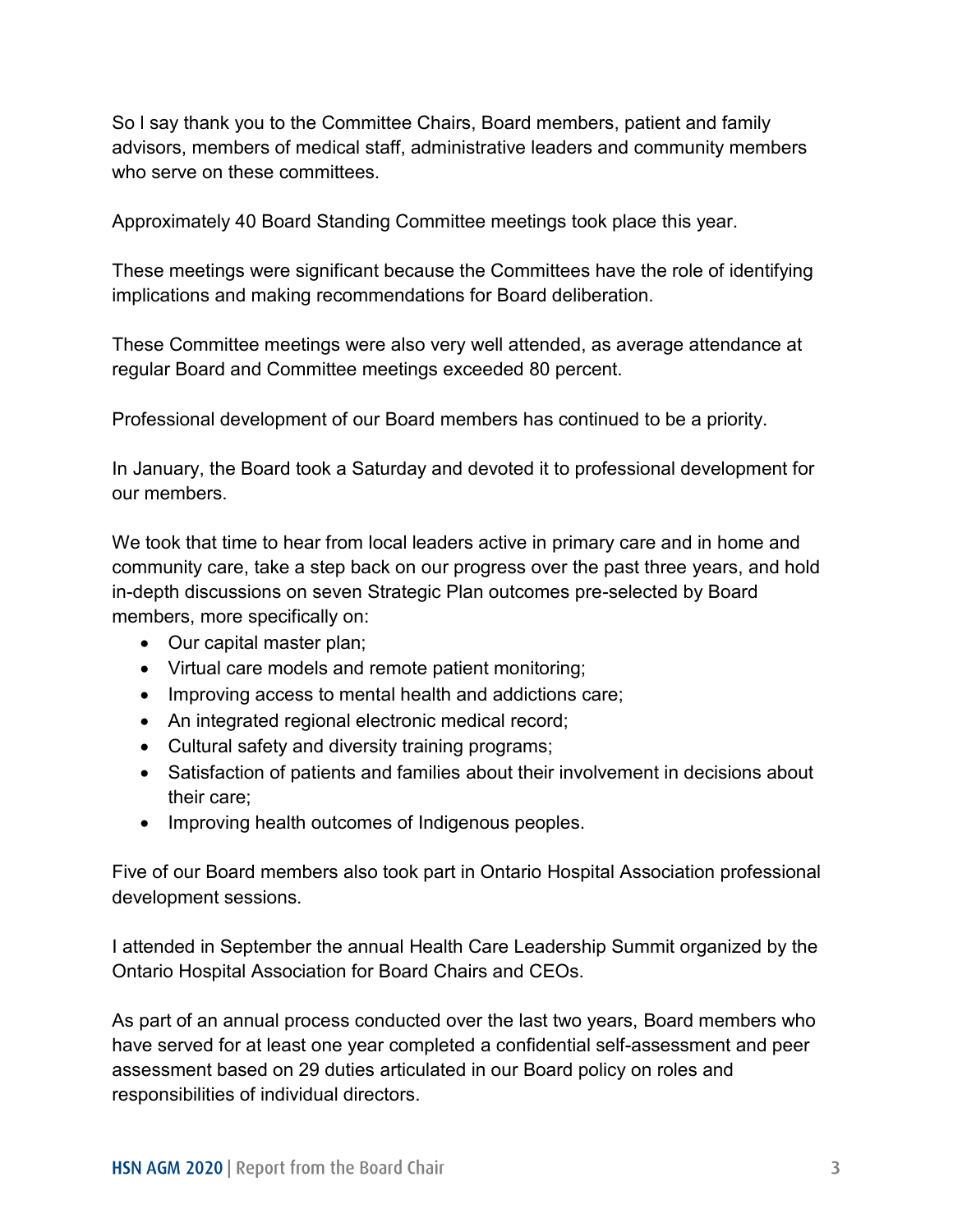The results were collated and reviewed by the Governance and Nominating Committee, following which follow ups were made with individual Board members to provide positive and constructive feedback.

This process is important because, in combination with other evaluation tools, it allows the Board to regularly evaluate its performance and effectiveness.

This process in particular also informs the re-appointment of Board members who are eligible for renewal at the AGM.

Each year, the Board sets annual performance goals for the CEO and the Chief of Staff and monitors the progress made on each performance goal at each regular Board meeting.

In setting goals for 2020-2021, the Board acknowledged the unprecedented circumstances that HSN is facing in light of the COVID-19 global pandemic.

During the last year, we monitored targets identified in our 2019-2020 Quality Improvement Plan and set direction for our 2020-2021 Quality Improvement Plan.

We maintained a balanced budget in 2019-2020, for a second consecutive year.

We made a number of important decisions with regards to:

- The endorsement of a full application for an Ontario Health Team;
- Capital planning;
- The approval of business cases for an electronic medical record system and human capital management systems; and
- Privileges of medical staff.

As part of ensuring the Board is effective in running the hospital and living up to our commitments to patients and the public, we also reviewed 35 of our 60 policies as part of an 18-month policy review process.

We are committed to reviewing Board policies on a three-year review cycle.

In the past year, HSN's accreditation was renewed, with compliance on more than 98% of 2,938 standards.

This included 100% compliance on governance standards set by Accreditation Canada.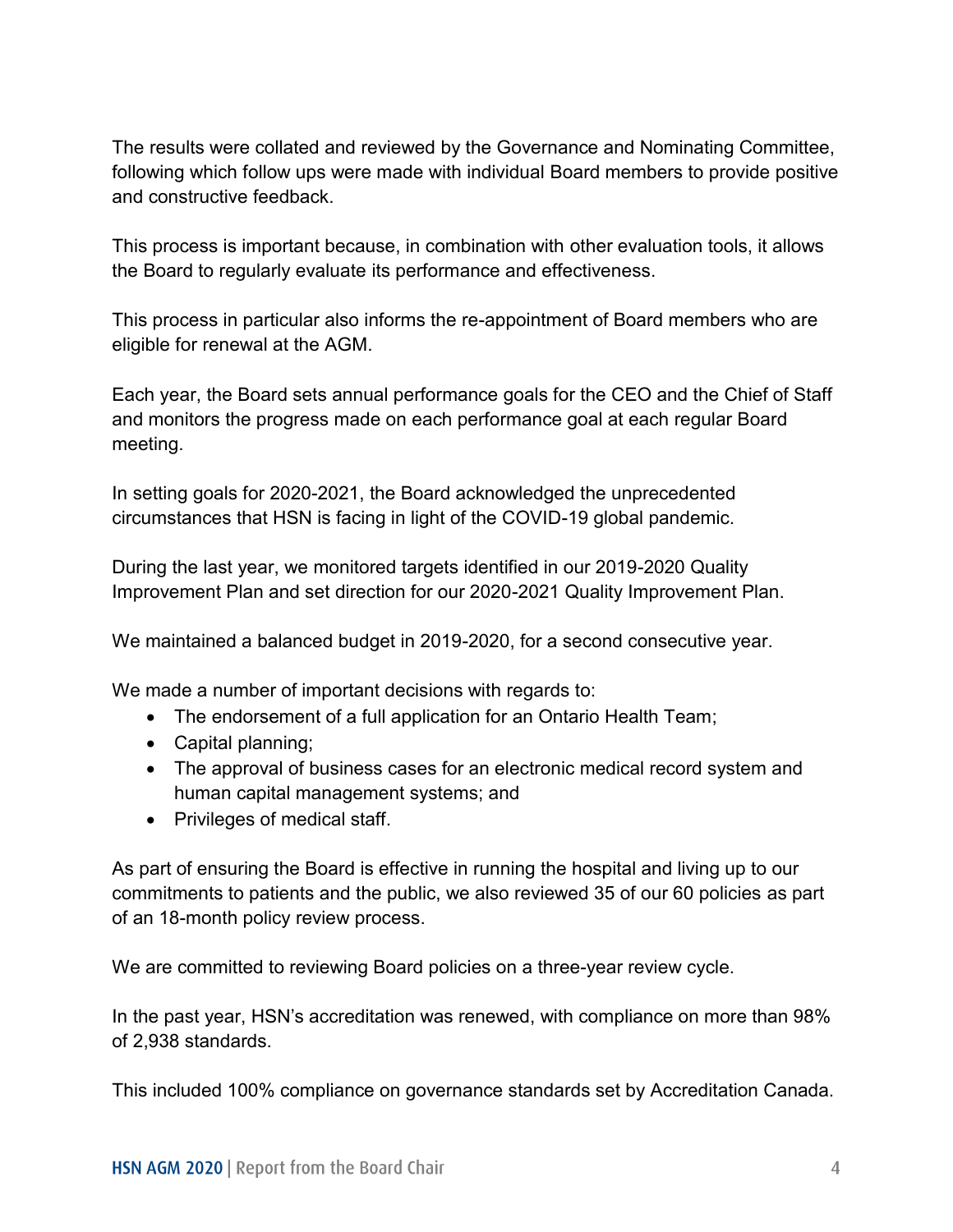I want to extend congratulations to all HSN employees and medical staff for their hard work, dedication, and commitment to providing safe, high-quality health services every single day.

Surveyors noted that there was a sense of optimism within the organization, a thriving sense of pride and an interest in hearing feedback from patients as part of their daily work.

I am also pleased to announce that the Board re-appointed this month our Chief of Staff, Dr. John Fenton, for a second three-year term beginning on July 1<sup>st</sup>.

Dr. Fenton has been a vascular surgeon at HSN since 1994.

He has served in numerous capacities over the years, including as President of HSN's Medical Staff Executive between 1999 and 2003.

Pursuant to the Public Hospitals Act, the Chief of Staff is accountable to the Board on matters related to the quality of medical care and is appointed for a three-year term, renewable once.

Dr. Fenton has provided exceptional leadership over the past three years, and we are delighted that he has agreed to continue to serve in this role for another three years.

We are also very pleased by the strong leadership provided over the past three years by our President and CEO, Dominic Giroux.

As a Board, we are proud that over the past year, he has been appointed to the Governing Council of the Canadian Institutes of Health Research.

CIHR is the federal health research agency providing over \$1 billion annually in research funding to universities and hospitals.

Dominic is the only hospital CEO to serve on the CIHR Governing Council.

Our CEO was also appointed over the past year to the Board of Directors of the Ontario Hospital Association (OHA), as co-chair of the Northern Ontario COVID-19 Regional Steering Committee, and as a member of the Provincial COVID-19 Health System Response Oversight Table.